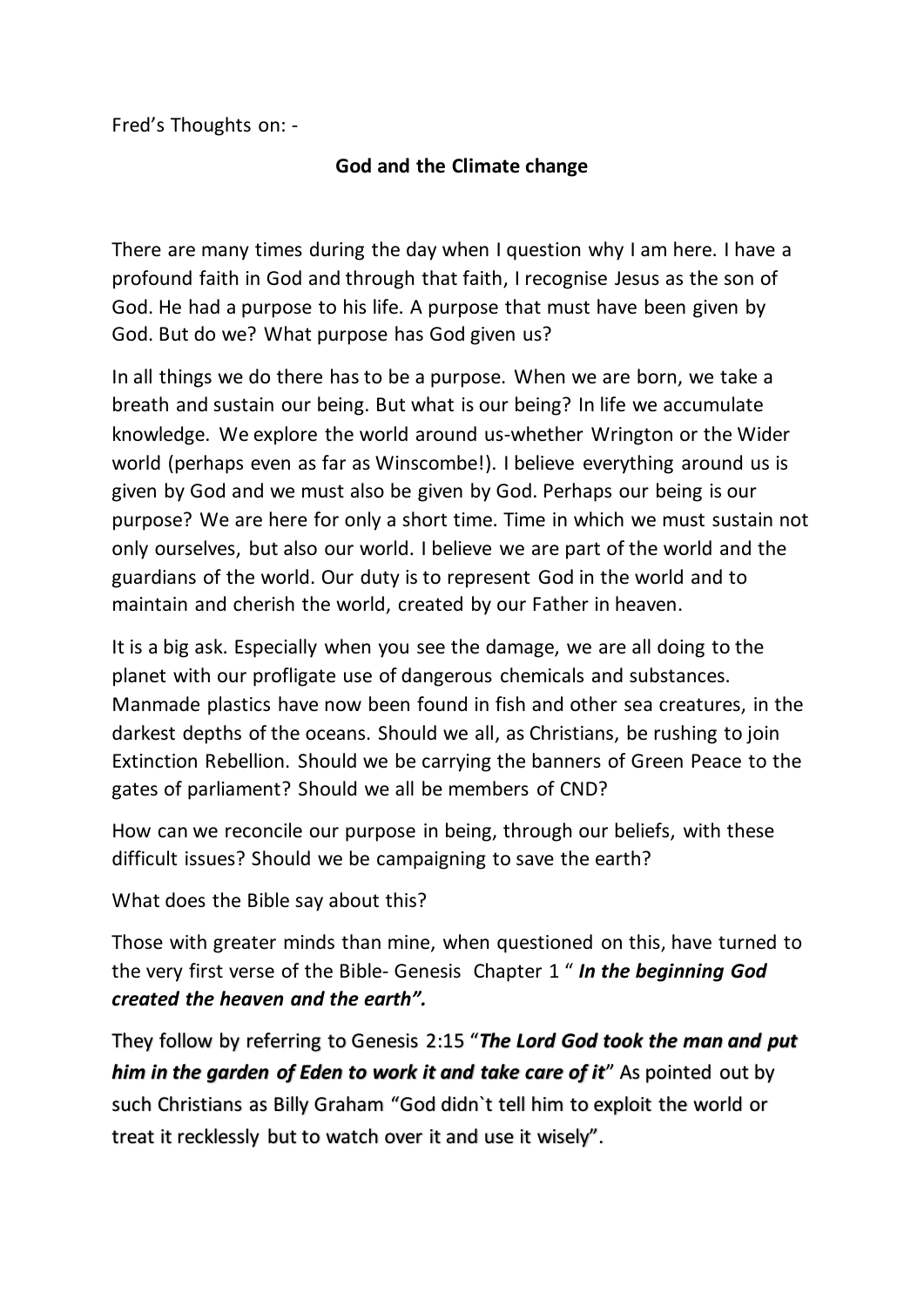So, it is this clear guidance in the Bible that shows us we must work to protect our earth? Should we be standing together with all the environmentalists and gluing ourselves to the railings of parliament?

Well, there are those Christians who take an alternative view. They also turn to the scriptures "We need to look to scripture and line our emotions up with the word of God" (answersingenesis.org). They base their view on the premise that climate change is all fake news and that those talking about climate change are alarmist. They maintain that as God is in control we just have to sit back and wait for him to solve any problems. He made the world and everything in it, so he must be controlling the changes in climate. Consequently, we must not be afraid of change. They refer to Peter 3 1-13 and Psalms 115:3 and 148:8 and "over all that live on earth" won`t end by manmade climate change" and they refer to God`s promise to Noah "While the Earth remains, seedtime and harvest, cold and heat, summer and winter, day and night, shall not cease" (genesis 8;22 )

They accept that within the terms set in Genesis we have an obligation to "care for creation for our good and Gods' glory. They refer to the balancing of our responsibilities and Gods sovereignty. Despite Gods sovereignty however they argue we have dominion over Gods creation Genesis 1;28. They make a very valid point oft quoted by the poorer nations in the world, that through the measures brought in to curtail climate change, the undeveloped world is pushed deeper into poverty. They are denied the chance to industrialise and grow their wealth. It is OK for the G7 nations to turn to more expensive types of fuel (solar, Wind power) because they have created by their past excesses the world pollution they are now striving to correct.

So can we say, that because God said we should be accountable to him for how we use his creation we must be concerned about the environment. Yes, we must. I do not believe that the climate change activists are being alarmist. They are as all Christians should be, speaking out in order that we all turn our attention to the damage we have done to this planet.

God has allowed us to have our own free will. We can do our own thing and we can make our own mistakes. Perhaps God in setting down how the world